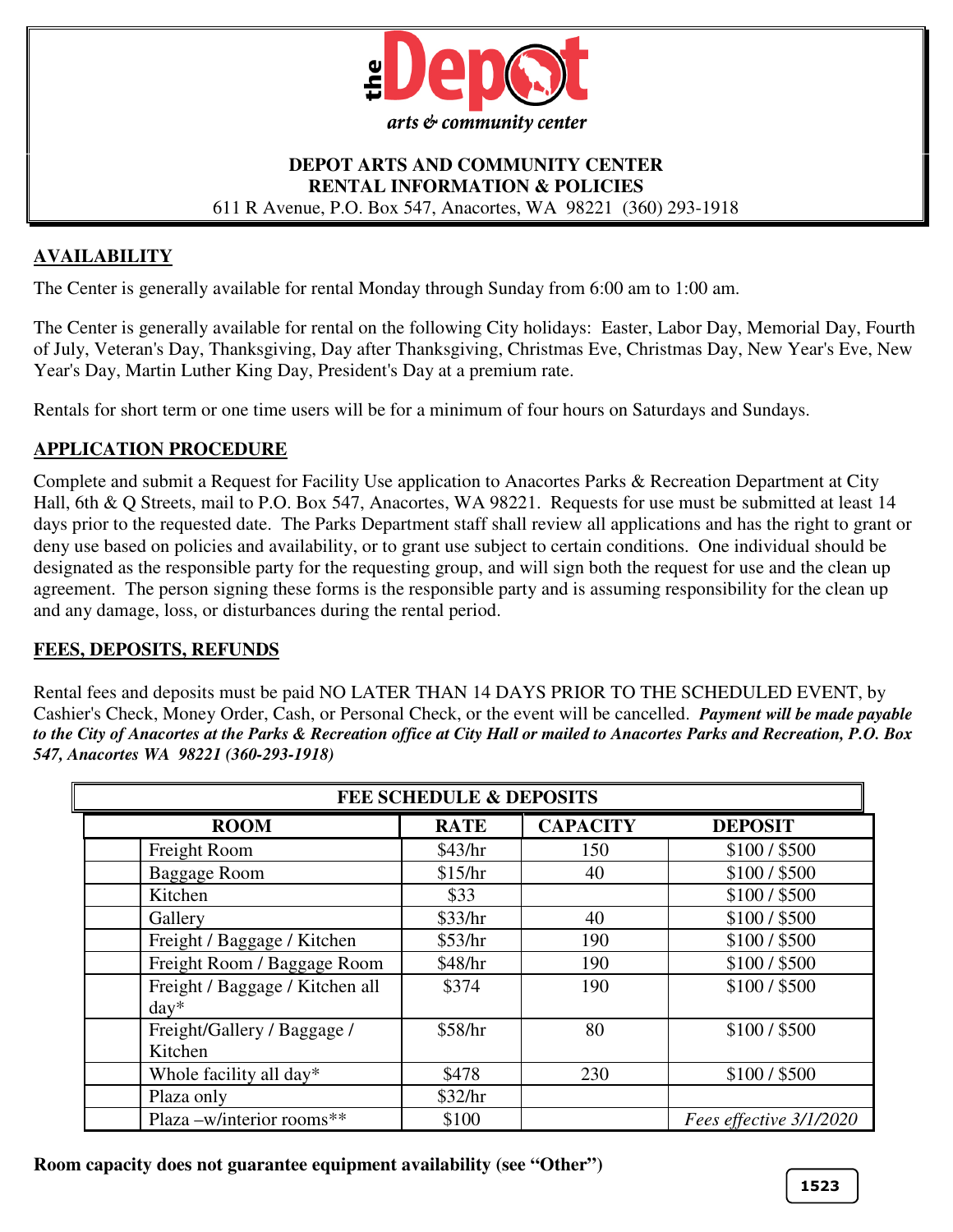**Room Descriptions**:

**Freight Room** – Largest room – furthest south

**Baggage Ro**om – Smaller middle room – considered the "main" entrance for events held in the freight room. **Kitchen** – Located between the baggage room and freight room.

**Gallery** – Room located furthest north, office occupies some of the space. Office area is not included in rental.

# **\*THERE IS LIMITED AVAILABILITY FOR WHOLE FACILITY/ALL DAY USE AND MUST BE COORDINATED WITH PARK STAFF AND OTHER DEPOT USER GROUPS**

# **\*\*TENT PLACEMENT ON THE PLAZA MUST BE COORDINATED WITH PARK STAFF IN ADVANCE**

Deposits are refundable within 10 working days after the event provided the following conditions have been met.

- a. There has been no damage to the building or property
- b. The facility has been cleaned and returned to its original state.
- c. The user has complied with all rules and terms of this agreement.
- d. No City ordinances have been violated.

If alcohol is going to be served at the event, the renters will have to work with the Washington State Liquor Control Board http://liq.wa.gov/licensing/banquet-permits to get the necessary permit and post it conspicuously at the event.

In the event damage has occurred and some portion of the deposit must be surrendered, the balance of the deposit, if any, will be returned within 30 days of the event. In the event damage has occurred that exceeds deposit amount, the City will pursue reimbursement for actual costs of repair of damage.

501(c)3 organizations and registered non-profit corporations in the State of Washington with appropriate documentation will receive a rental reduction of 25%.

Long term renters using the facility on a weekly basis or more, Sundays through Thursdays, will receive a 25% rental reduction. These users may be canceled with one months notice up to 6 times per year. The City will work with these users to find other accommodations if possible.

The maximum rental reduction is 50%.

Premium rates for Holidays is an additional 25%

Refunds given only if cancellation is made two working days in advance of event.

# **MUSIC**

Live or amplified music is only permitted Sunday through Thursday until 9:00 pm and Friday and Saturday nights until 12:00 am. When music is played, the doors facing R Avenue will remain closed. After these times all live or amplified music shall cease. The Depot Arts and Community Center is in a partially residential neighborhood and those using the facility owe consideration to the neighbors.

If the Police Department receives complaints about noise from the music, or general rowdiness in or around the community center, they may exercise their professional judgment and either give the event sponsor a warning or may have the music turned off and may also request the event sponsor to end the event and vacate the premises prior to the regular closing time. There will be no refunds if the event is ended in this manner.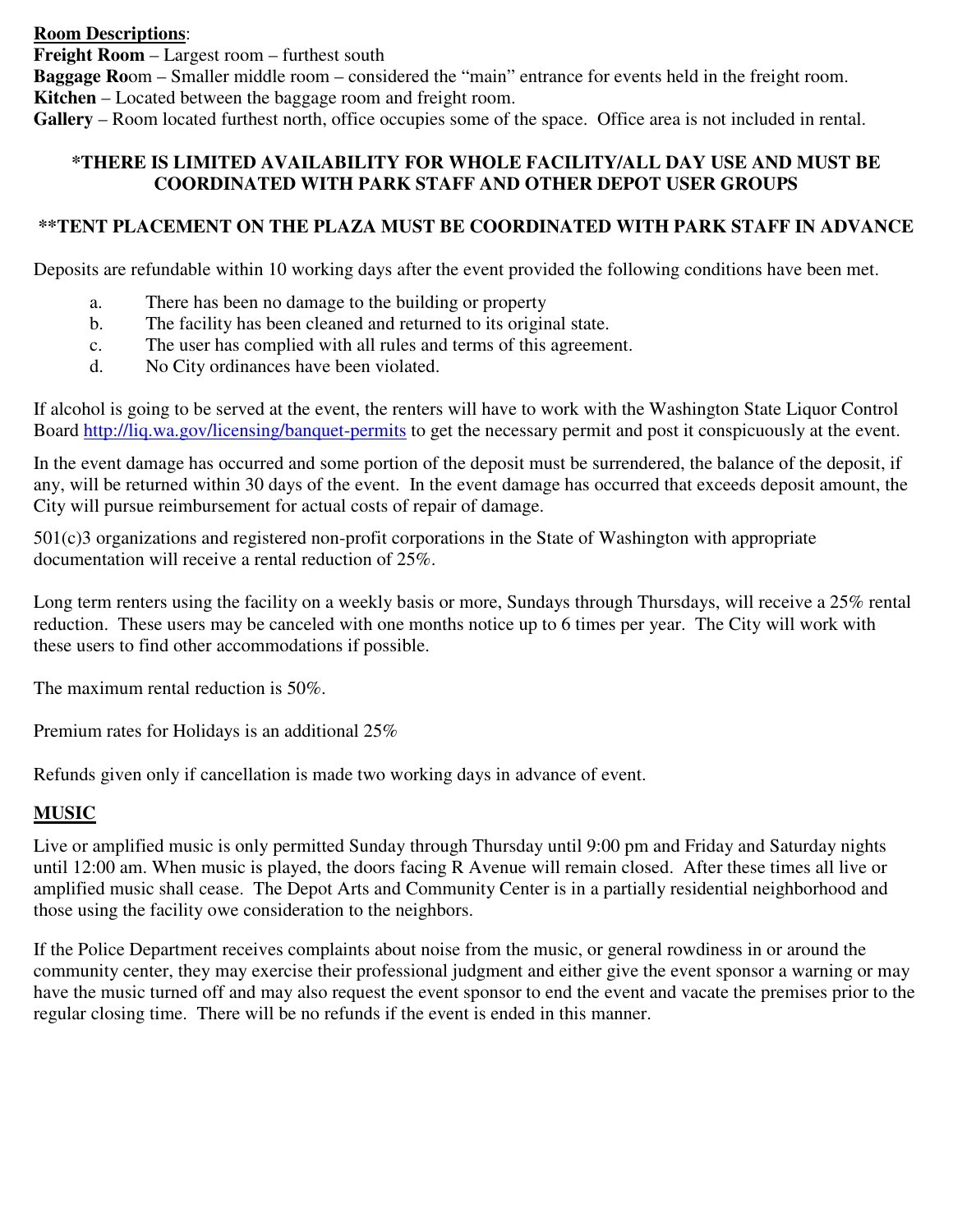

#### **DEPOT ARTS AND COMMUNITY CENTER RENTAL INFORMATION & POLICIES**

# **OTHER**

Use of candles or any other type of open flame is not allowed.

Use of the tables and chairs are included in the rental fees. There are currently  $6 - 6$ ft. rectangular tables,  $16 - 6$ ft. round tables and 100 plastic chairs.

Nothing affixed on any surface of the Depot space may be removed without prior written permission, including string lights. No additional lighting may be hung. Nothing may be affixed to the walls using anything other than a removable mounting gum product made for this purpose, available at most office supply stores. No nails, screws, tape, glue, pins or other mounting devices may be used. Do not add anything to the historical graffiti wall. Parking is not allowed on the brick plaza, except for the purpose of unloading/loading equipment and supplies.

# **FEE ADJUSTMENTS**

All fees at the Depot Arts and Community Center shall be adjusted each year based on the Consumer Price Index – West Region All Items (CUUR0400SA0) as published by the U.S. Department of Labor – Bureau of Labor Statistics. They will be adjusted on March 1<sup>st</sup> of each year based on the previous year-end calculated as follows (with figures being rounded to the nearest whole dollar amount):

| Pre-adjustment price | C.P.I. for adjustment year | $=$ | <b>Adjusted Price</b> |
|----------------------|----------------------------|-----|-----------------------|
|                      | C.P.I for $2011(227.485)$  |     |                       |

# **FACILITY OPENING/CLOSING**

A key will be issued to you prior to your event and you will be required to return it to our office at City Hall. Deposits will not be returned if keys are not returned. There will not be a building monitor in the building during your rental time. Basic clean-up will be your responsibility (see attached Rental Clean-up Agreement). This will include taking down all decorations, emptying all garbage cans, putting all equipment back where it came from and removing anything you brought to the event.

# **PLEASE LEAVE THE FACILITY IN THE SAME CONDITION AS YOU FIND IT.**

If you should encounter problems with equipment, lighting or keys, please call Jonn Lunsford at 360-661-3664

### *The return of the damage deposit is dependent upon the condition in which your group leaves the facility.*

**SMOKING IS PROHIBITED IN THE BUILDING UNDER WASHINGTON STATE LAW DSHS 24-42.**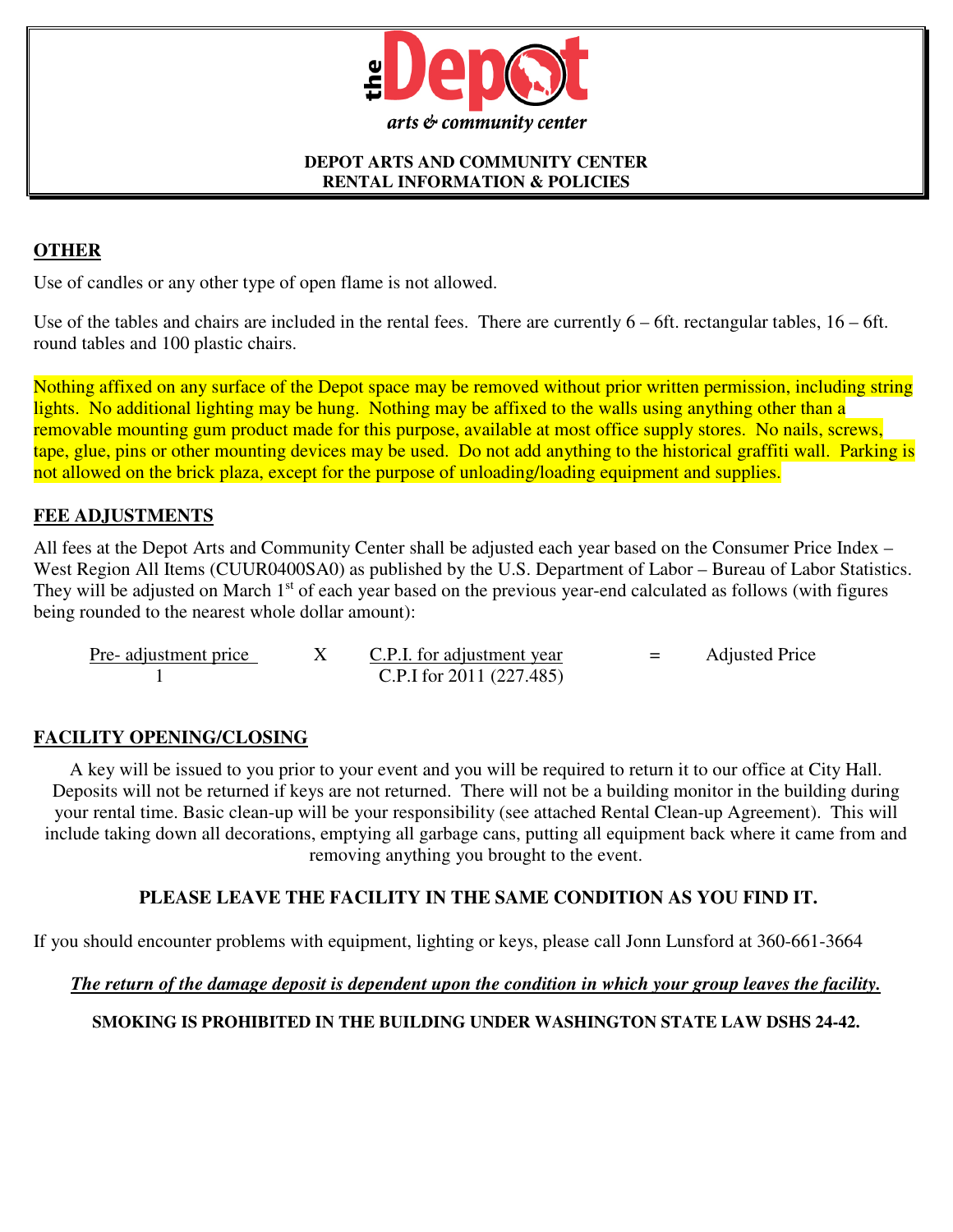

# **RENTAL CLEANUP AGREEMENT**

It is the responsibility of the renter, or their designated responsible party, to see that the facility is left in the same condition as it was received prior to their event. Any areas not cleaned appropriately may result in all or part of the Damage Deposit being withheld. The City of Anacortes encourages you to recycle. Bins for glass and aluminum and paper are provided.

# **RENTER RESPONSIBILITIES:**

GENERAL CLEANLINESS: Including foyer, bathrooms and grounds.

- 1. Stack chairs and return to storage areas.
- 2. Fold tables and return to storage areas.
- 3. Remove all food, dishes, cups, beverages, table cloths, etc., from the table tops and clean.
- 4. In the kitchen, remove all food, dishes, etc., brought in for the event. Place all garbage in the dumpster outside of the building, and reline cans. Clean all counter tops, sinks, and stove top as well as oven if used. Clean any spills on hard floors. Mops are available in the storage room for renter use.
- 5. Remove all decorations and items brought in the building such as balloons, table decorations, fountains, and ice sculptures.

# **KITCHEN**

- 1. Sink, stove, oven, microwave, stove top cleaned.
- 3. Counters wiped down.
- 4. Refrigerator emptied of food and beverages, cleaned.
- 5. All equipment turned off.
- 6. Floor swept and spills mopped. Please use water only on the wood floors.
- 7. All items brought in by renter or caterer removed (utensils, bowls, etc.)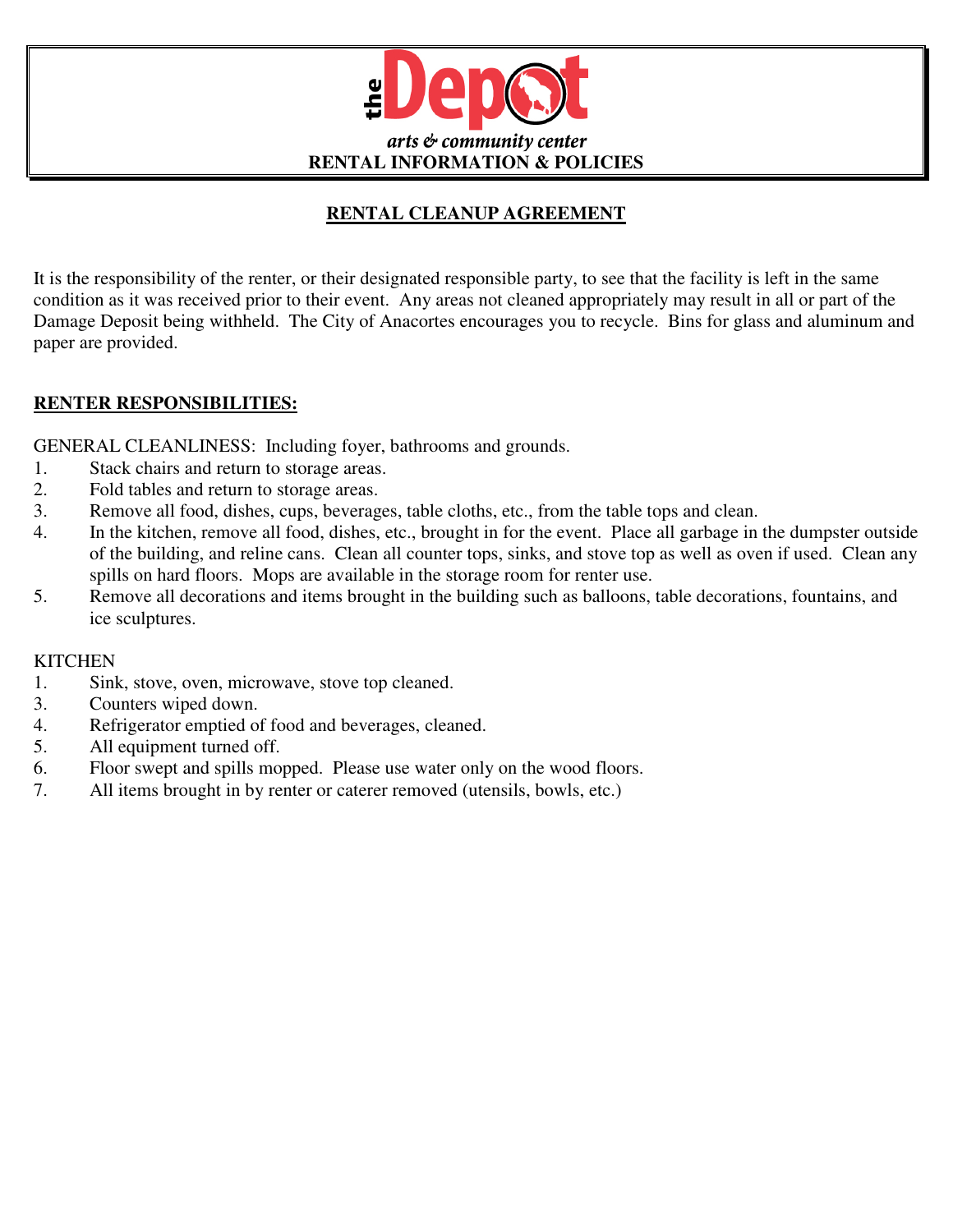

#### **DEPOT ARTS AND COMMUNITY CENTER RENTAL INFORMATION AND POLICIES**  611 R Avenue, P.O. Box 547, Anacortes, WA 98221 (360) 293-1918

| NAME/or/ORGANIZATION |                                                       | $501(c)3#$ : |                       |      |
|----------------------|-------------------------------------------------------|--------------|-----------------------|------|
| Requested Date(s)    |                                                       |              |                       |      |
|                      | Day of Week                                           | Month        | Day                   | Year |
|                      | Rental Hours (Include set up and clean up time): From |              | tο                    |      |
| Type of Activity:    |                                                       |              | Estimated Attendance: |      |

#### **ROOM REQUESTED**:

I

| <b>FEE SCHEDULE &amp; DEPOSITS</b>    |             |                 |                            |
|---------------------------------------|-------------|-----------------|----------------------------|
| <b>ROOM</b>                           | <b>RATE</b> | <b>CAPACITY</b> | <b>DEPOSIT</b>             |
| Freight Room                          | \$43/hr     | 150             | \$100/\$500                |
| Baggage Room                          | \$15/hr     | 40              | \$100/\$500                |
| Kitchen                               | \$33        |                 | \$100/\$500                |
| Gallery                               | \$33/hr     | 40              | \$100/\$500                |
| Freight / Baggage / Kitchen           | \$53/hr     | 190             | \$100/\$500                |
| Freight Room / Baggage Room*          | \$48/hr     | 190             | \$100/\$500                |
| Freight / Baggage / Kitchen all day   | \$374       | 190             | \$100/\$500                |
| Freight / Gallery / Baggage / Kitchen | \$58/hr     | 80              | \$100/\$500                |
| Whole facility all day*               | \$478       | 230             | \$100/\$500                |
| Plaza only                            | \$32/hr     |                 |                            |
| Plaza – w/interior rooms**            | \$100       |                 | Prices effective. 3/1/2020 |

#### **SMOKING IS PROHIBITED IN THE BUILDING UNDER WASHINGTON STATE LAW DSHS 24-42.**

I am the authorized person in charge of the above activity and information given in this agreement is correct. I further agree as the representative to be bound by the regulations, policies and fee schedules as described in the Depot Arts and Community Center Information and Policies form. It is further agreed that the permittee shall be solely responsible for and hold harmless the City of Anacortes, Depot Arts and Community Center Coordinating Committee and/or their agents from any and all claims or liability for damages or loss of property that may result from any act or omission on the part of the permittee or its agents while using the Depot Arts and Community Center.

|                                                                                                                                                                                                                                                                                                                                                                                  |                                                                       | Date Phone #                     |
|----------------------------------------------------------------------------------------------------------------------------------------------------------------------------------------------------------------------------------------------------------------------------------------------------------------------------------------------------------------------------------|-----------------------------------------------------------------------|----------------------------------|
|                                                                                                                                                                                                                                                                                                                                                                                  |                                                                       | <b>EMAIL</b> (required)          |
|                                                                                                                                                                                                                                                                                                                                                                                  | <b>FOR DEPARTMENT USE ONLY</b>                                        |                                  |
| $\mathbf{By:}\n \overline{\phantom{(0,0)}\n \phantom{(0,0)}\n \phantom{(0,0)}\n \phantom{(0,0)}\n \phantom{(0,0)}\n \phantom{(0,0)}\n \phantom{(0,0)}\n \phantom{(0,0)}\n \phantom{(0,0)}\n \phantom{(0,0)}\n \phantom{(0,0)}\n \phantom{(0,0)}\n \phantom{(0,0)}\n \phantom{(0,0)}\n \phantom{(0,0)}\n \phantom{(0,0)}\n \phantom{(0,0)}\n \phantom{(0,0)}\n \phantom{(0,0)}\n$ |                                                                       |                                  |
| $\Box$ Rental Application<br>$\Box$ Rental Clean-up Agreement                                                                                                                                                                                                                                                                                                                    | <b>Forms Given to Renter:</b><br>$\Box$ Rental Information & Policies | <b>Long Term Users Agreement</b> |
| <b>Rental Fee:</b>                                                                                                                                                                                                                                                                                                                                                               | <b>Amount:</b>                                                        | <b>Comments</b>                  |
| $hrs. @$ $$/hr. or$<br>All Day                                                                                                                                                                                                                                                                                                                                                   |                                                                       |                                  |
| Damage Deposit (*\$500 if alcohol at event)                                                                                                                                                                                                                                                                                                                                      |                                                                       |                                  |
| <b>REFUND \$</b>                                                                                                                                                                                                                                                                                                                                                                 | by:                                                                   |                                  |